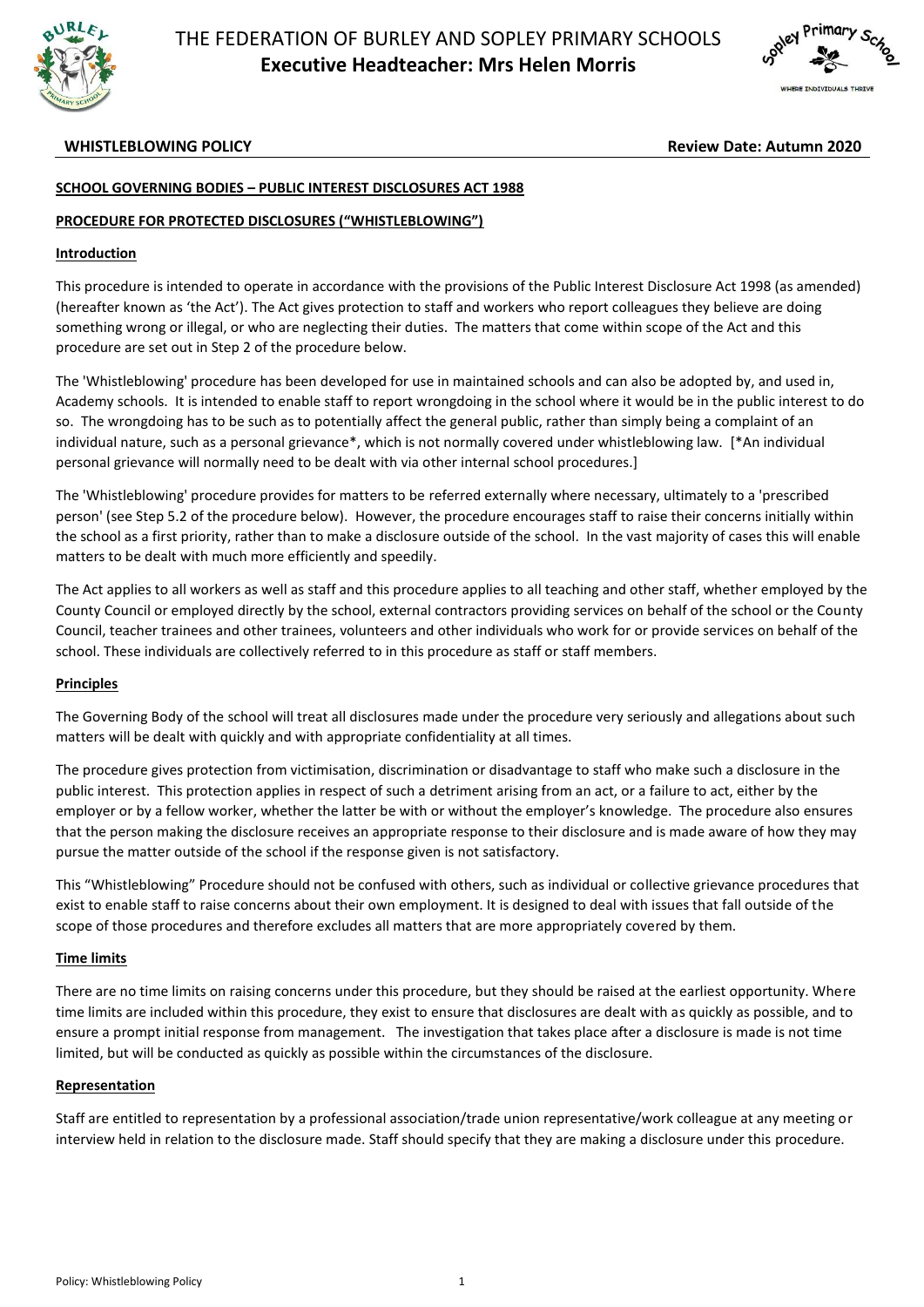## **Unfounded or Improperly Made Allegations**

If an allegation is unfounded or unsubstantiated (i.e. there is no factual basis or evidence to support the allegation) but the staff member has made the allegation honestly and in the reasonable belief that it was in the public interest, no action will be taken against them.

If an allegation is deemed to have been made falsely, maliciously, frivolously or for personal gain, then the person making the allegation may face disciplinary action. Care should be taken in dealing with such allegations as some facts may not be wholly untrue. Some parts of an allegation may have been fabricated or exaggerated but elements may be based on truth.

# **Model Procedure**

## **Step 1 - Raising a concern**

Concerns under this procedure should initially be raised with the staff member's immediate line manager. If the staff member believes their manager is involved in the malpractice, they may raise their concerns with a more senior member of staff, including the Headteacher. If the staff member believes it is not appropriate to raise the matter with the Headteacher, he/she may approach the Chair of Governors. (In the event that the matter cannot be raised within the school, the staff member may raise their concerns in accordance with Step 5). The relevant manager is encouraged to take advice from Education Personnel Services who may involve other departments of Hampshire County Council or other relevant external organisations where appropriate.

Within ten working days of a concern being raised, the person receiving it will write to the staff member acknowledging receipt and indicating what initial steps will be taken to deal with it. Where possible an estimate will be given of the time it will take to provide a final response.

Concerns may be raised orally or, preferably, in writing. These disclosures should provide as much information as possible about the matter, including dates, individuals involved, other possible sources of information, etc. Staff must be able to demonstrate to the person hearing the disclosure that there are reasonable grounds for making the allegations.

Staff may wish to make anonymous disclosures although it may be important for the investigating manager to know the source of information to enable a full investigation. The manager would also need to take into account the nature and credibility of an allegation before deciding to proceed with an investigation. However, staff should be re-assured that all disclosures will be treated in confidence and every effort will be made to preserve anonymity. The Act provides protection against victimisation to anyone who makes a protected disclosure in good faith.

# **Step 2 – Determine whether the concern raised is a Protected Disclosure**

Qualifying disclosures are disclosures of information where the staff member reasonably believes (and it is in the public interest) that one or more of the following matters is either happening, has taken place, or is likely to happen in the future:

- a criminal offence (e.g. fraud, corruption, sexual or physical abuse of pupils/students or others);
- a failure by a person to comply with any legal obligation to which he/she is subject;
- a miscarriage of justice;
- a danger to the health or safety of any individual;
- damage to the environment, or
- a deliberate attempt to conceal any of the above matters.

Following disclosure of one of the above matters, the person receiving the disclosure must determine whether it is a 'qualifying disclosure' under the Act, by considering the following:

- whether any factual information was actually disclosed, as opposed to opinion only, to the employer (or relevant person);
- whether the individual making the disclosure believed that the information tended to show that one of the matters above has occurred, is occurring or is likely to occur; and
- whether that belief was reasonable.

If the above criteria are met, the disclosure will qualify as a protected disclosure, and the remainder of this procedure will apply. If the criteria are not all met but the staff member's disclosure was made in good faith, investigations should still take place into the allegations and the staff member should not be discriminated against because they have raised such an allegation. If it is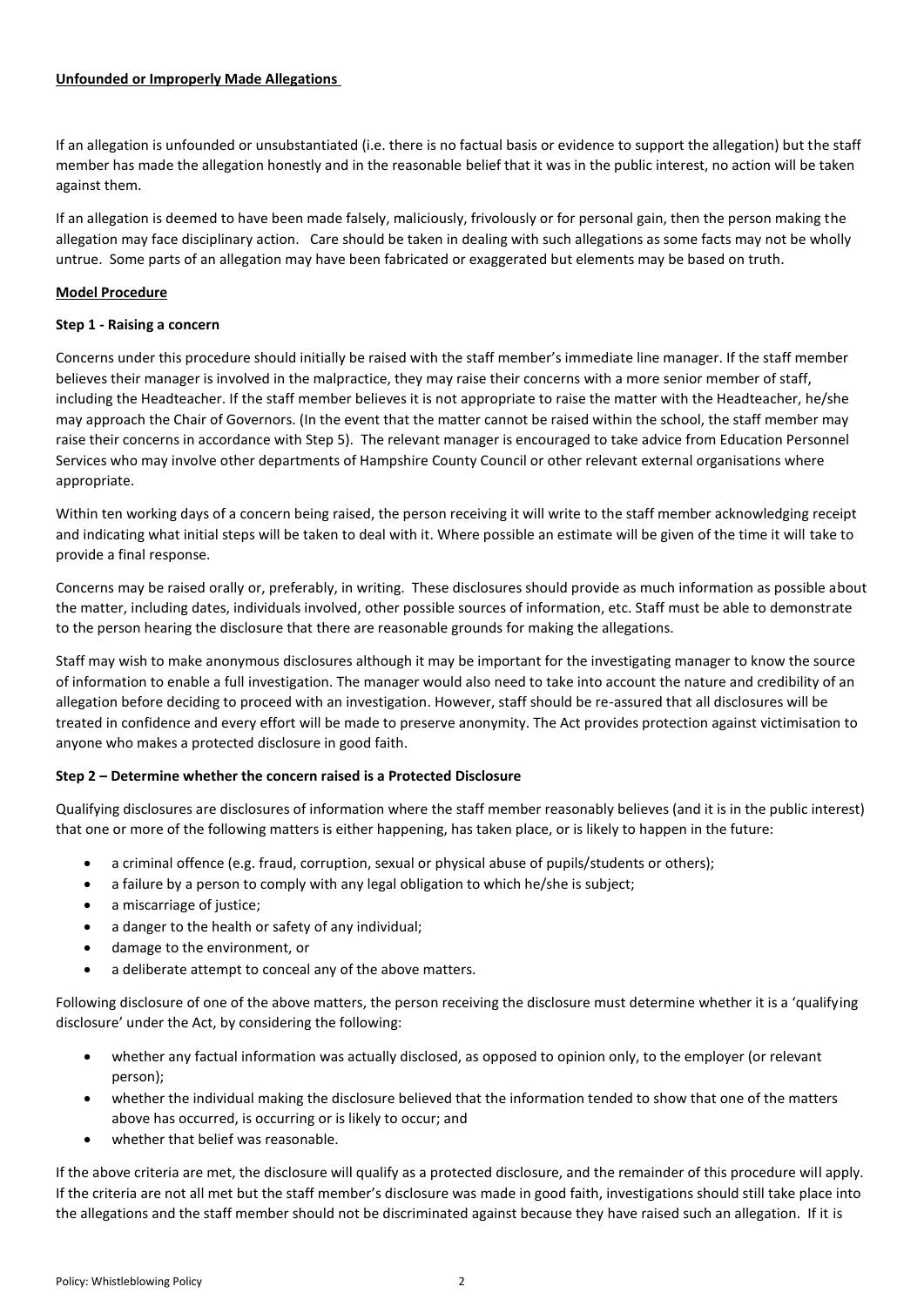found that the disclosure was made for malicious purposes or for personal gain, the school should deal with this under the disciplinary procedure, where relevant [\(guidance on disciplinary issues](http://hantsweb-staging.hants.gov.uk/education/mopp/manage-staff/eps-discipline.htm) can be found in the Manual of Personnel Practice).

## **Step 3 - Investigation**

A preliminary investigation will need to be undertaken to establish whether the alleged act or omission could actually have occurred, be occurring or be likely to occur in the future. The investigation is not, at this stage, to determine whether the alleged act or omission has actually occurred, but to determine the facts of the case (e.g. was the alleged individual actually where they were purported to be, what does the evidence show). More abou[t investigations](http://hantsweb-staging.hants.gov.uk/education/mopp/manage-staff/eps-discipline.htm) can be found in the Manual of Personnel Practice.

Allegations that have some foundation to them should be followed up with a full internal investigation, which may result in one or more of the following:

- no case to answer;
- disciplinary action taken against the alleged individual;
- referral to Social Services or the Police, or other relevant organisation;
- referral to Internal Audit or other County Council departments (for County Council maintained schools).

If the allegations are unfounded (no evidence or proper basis that supports the allegation), or unsubstantiated (can neither be proven nor disproven), no action need be taken by the school, although it would be pertinent to determine why the staff member felt the need to raise the allegation in the first place, e.g. is there a training need within the school?

If it is found that the allegation was made for malicious purposes or for personal gain, the school should deal with this under the disciplinary procedure [\(guidance on disciplinary issues](http://hantsweb-staging.hants.gov.uk/education/mopp/manage-staff/eps-discipline.htm) can be found in the Manual of Personnel Practice).

#### **Step 4 - Communication**

Subject to legal constraints and the need to protect the rights of individuals, the staff member raising the concern will be informed of the outcome of any investigation at the earliest practicable opportunity. Such information will not include confidential details about formal action taken against another staff member.

For reasons of sensitivity and confidentiality, all communications with a staff member who takes action under this procedure will be sent to their home address, unless an alternative arrangement has been mutually agreed.

## **Step 5 - Taking the matter further**

In the event that a staff member feels that their concerns have not been resolved through the above process, they may write to the Chair of the Governing Body, if he/she has not already been involved, outlining their concern, the action taken to date and the reasons for their dissatisfaction.

Within 10 working days of a concern being raised, the Chair of Governors will write to the staff member to acknowledge that the concern has been received and indicate what further steps will be taken, as well as providing an estimate of the time it will take to provide a final response. The Chair of Governors may decide to set up a small group of governors, where appropriate, to investigate the concerns. The Chair of Governors will then inform the staff member of the outcome of this process on the same basis as required of the manager above.

Where appropriate, the Chair of Governors should also involve the relevant Diocese at an early opportunity.

In the event that the matter cannot be satisfactorily resolved within the school, the staff member may escalate their concerns further. How they do this will depend on the status of the school, as follows:

## **Hampshire County Council Maintained Schools**

Staff should raise their concerns, in writing, with the following officers of the County Council, and in the following order:

- Area Director for the relevant school
- Director of Children's Services
- Chief Executive of Hampshire County Council

These officers will follow the same basic procedure outlined above in the same timescales and will feed back the outcome to the staff member. The address for all of the above is: Children's Services Department, Hampshire County Council, Elizabeth II Court West, The Castle, Winchester, SO23 8UG o[r childrens.services@hants.gov.uk.](mailto:childrens.services@hants.gov.uk)